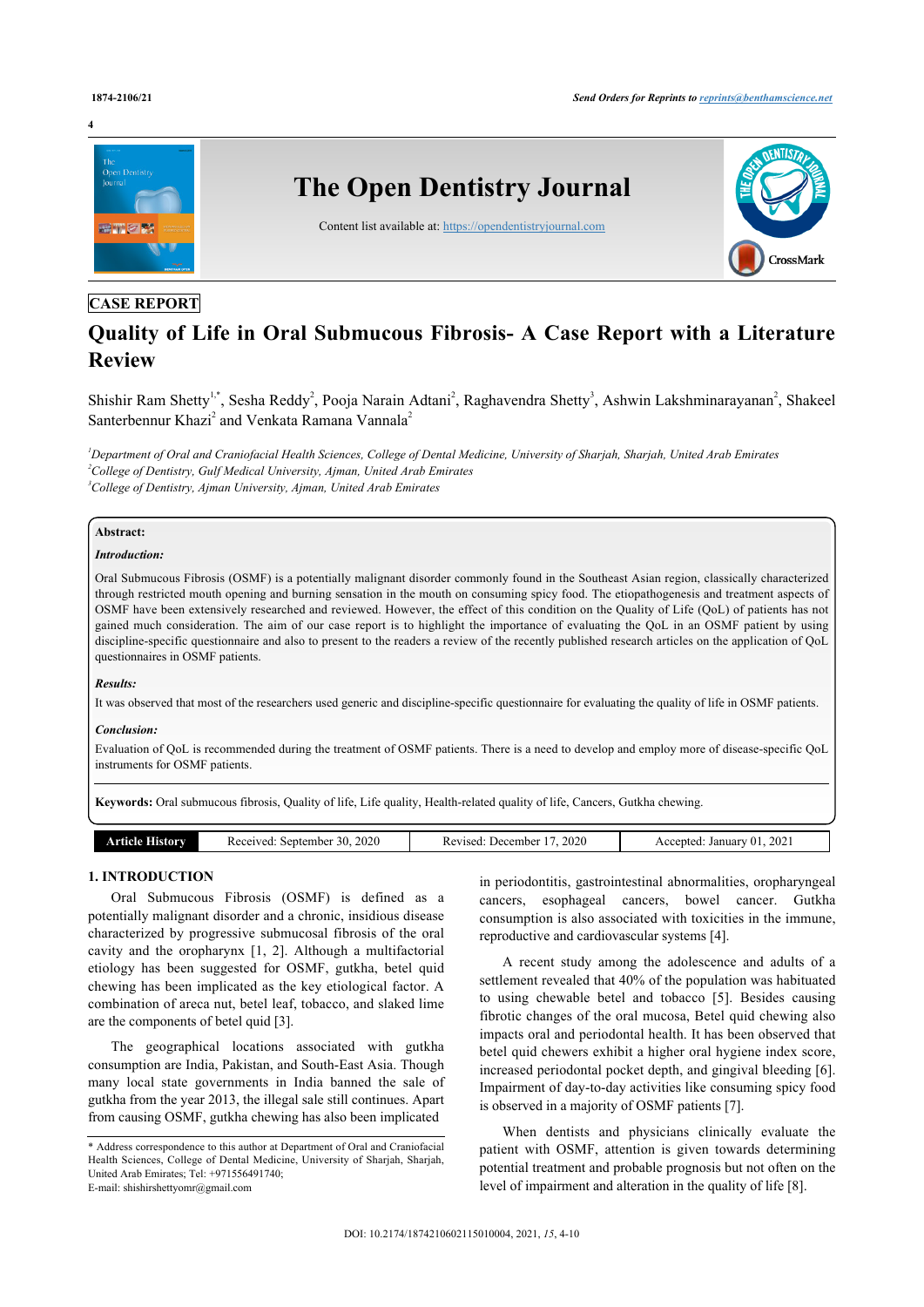QoL comprises social, physical & psychological aspects of oral health [8]. The World Health Organization (WHO) defines Quality of life as an 'individual's perception of his/her position in life in the context of the culture and value system in which she/he lives and in relation to his/her goals, expectations, standards, and concerns' [9]. The QoL is usually measured by means of a questionnaire which can be generic, diseasespecific, or discipline-specific in nature [9]. Although each of these questionnaire has its own merits and demerits, the disease-specific questionnaire is able to evaluate the impact of the disease condition on every aspect of day to day life of the affected individual [10]. To highlight the importance of evaluating QoL in OSMF, we present to the readers a case report.

# **2. CASE DESCRIPTION**

A 22-year-old male patient reported to a private dental clinic in Mangalore, India, with complaints of reduced mouth opening for six months. The patient stated that his mouth opening had gradually reduced over the last six months. The patient had a gutkha (a mixture of tobacco and crushed areca nut) chewing habit for one year. The patient stated that he started the gutkha chewing habit to keep himself awake during driving at night. The patient used to work as a driver for a cargo company. He later got addicted to the gutkha chewing habit, and the frequency of this habit increased from one to ten packets per day within a year. The patient stated that he developed a burning sensation in the mouth by consuming spicy and coarse food in the past three months. The patient also stated that he had difficulty in swallowing and had a change in the voice for the past month. During further conversation, he revealed that he had a fear that he had developed mouth cancer. He stated that this fear had an impact on his mental health and physical health. The patient revealed that he had lost up to ten kilograms of body weight in the past six months. He attributed this to the mental stress associated with the fear of oral cancer. He also stated that he had avoided meeting friends and relatives

or attending social gatherings due to the prevailing oral condition. The patient, however, had stopped the gutkha chewing habit since the past 3 months.

Clinical examination revealed reduced mouth opening (18 mm). There was blanching of the buccal mucosa and reduced movement of the tongue (maximal protrusion  $=$  4 mm from the incisal edges of lower anterior) (Fig. **1A** and **B**). Blanching was also observed in the floor of the mouth, labial mucosa, and soft palate. The patient was unable to puff his cheek. The buccal mucosa was leathery in consistency, and multiple vertical bands could be felt on palpation.

The aim of our case report is to highlight the importance of evaluating the QoL in OSMF patients, using a disciplinespecific questionnaire during consultation procedure, and to also present a brief review of the recent questionnaire-based studies on QoL in OSMF patients.

Based on these findings a diagnosis of oral submucous fibrosis was made. The patient filled the OPMD QoL questionnaire in the native language [11]. The overall score obtained from the QoL OPMD questionnaire was 42, indicating a decline in patient's QoL. The patient was counselled regarding the deleterious effect of gutkha chewing and modifications in his dietary pattern. He was also administered intra-lesional corticosteroids (biweekly basis) and oral antioxidant therapy. The patient was also given a demonstration of the physiotherapy exercise for mouth opening using a stack of ice-cream sticks. The patient was reviewed after one month of treatment. During the review visit, the patient stated that there was a significant reduction in the oral mucosal burning sensation. Clinical examination revealed an increase in mouth opening by 2 mm. However, the tongue protrusion remained unchanged. The patient's overall score on the OPMD QoL questionnaire was 28, indicating that there was an improvement in the QoL. The patient could not continue with the follow-up appointments for treatment and review of the oral condition due to work-related commitments.



**Fig. (1).** (**A**) Clinical photograph showing blanching of the buccal mucosa; (**B**) Clinical photograph showing patient's inability to protrude the tongue.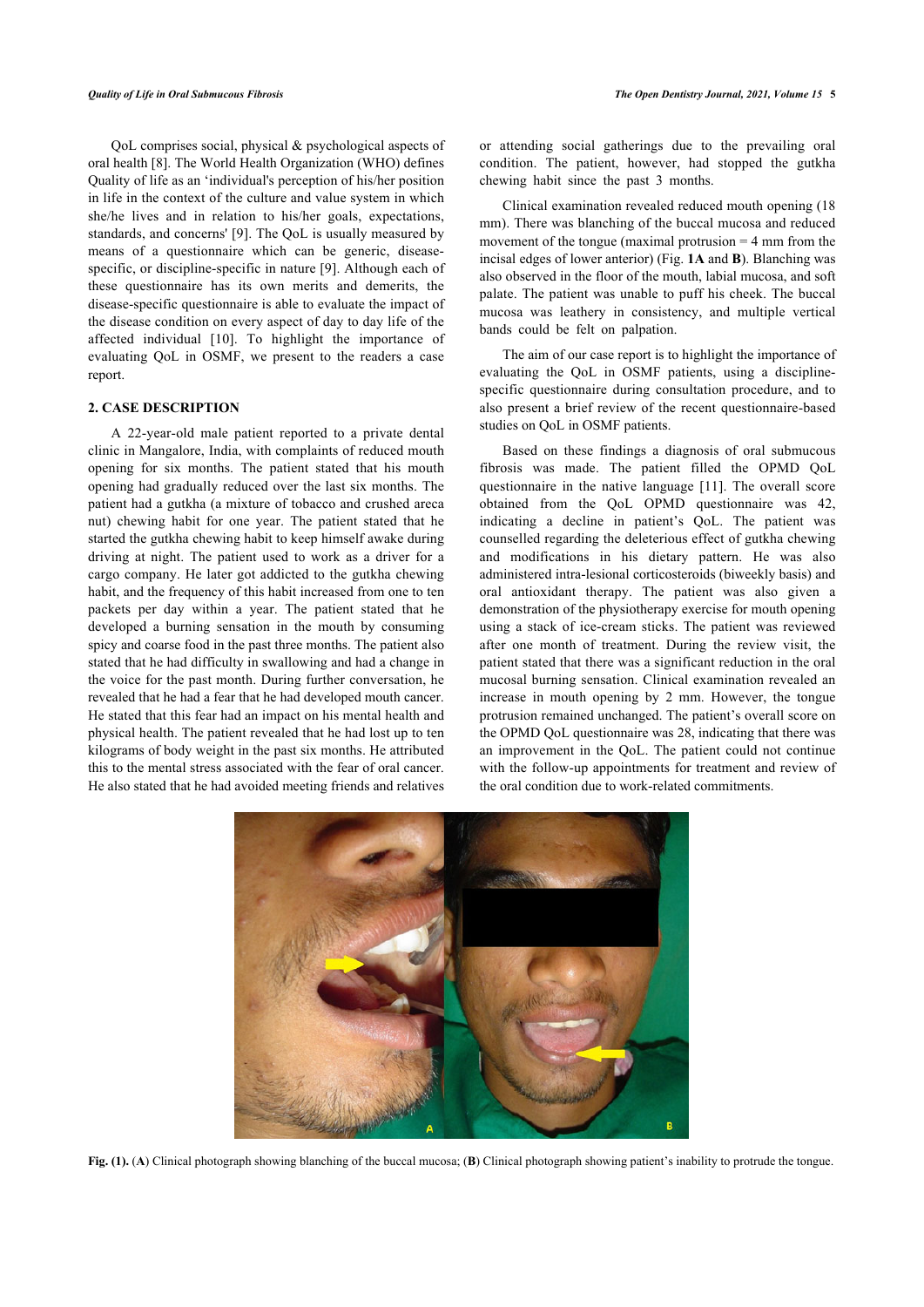# **3. AIM**

To determine the different types of questionnaires used to measure QoL in OSMF patients.

# **4. MATERIALS AND METHODS**

To determine the types of questionnaires in the recently published studies about the QoL in OSMF patients, we performed a PUBMED-based search for full-text articles in the English language from the year 2015 to 2020. We used "Oral submucous fibrosis," "Submucus fibrosis," "OSMF," "OSF," "Quality of Life," "Life Quality," and "Health-Related Quality Of Life" as keywords for the search. Forty-one articles were identified during the initial search. Eight articles qualified for the final analysis after screening for eligibility. Narrative reviews, case reports, letters to the editors, abstracts, and non-English articles were excluded after the screening procedure. The details of the sample size, methodology, and results of the articles qualifying for the final analysis are described in Table **1**.

**Table 1. Description of the sample size, methodology, and results of the research studies published between January 2015 to December 2020.**

| <b>Authors</b><br>and<br>Year of<br>Publication | <b>Type of Questionnaire</b><br>Generic/Discipline-specific/Disease-specific                                                                               | <b>Study Design Psychometric</b> | <b>Validation</b> | <b>Sample</b><br><b>Size</b>                                        | Language of<br>the<br>Questionnaire | Number of<br><b>Items/domains</b><br>in the<br>Questionnaire | <b>Results</b>                                                                                                                                                                                            |
|-------------------------------------------------|------------------------------------------------------------------------------------------------------------------------------------------------------------|----------------------------------|-------------------|---------------------------------------------------------------------|-------------------------------------|--------------------------------------------------------------|-----------------------------------------------------------------------------------------------------------------------------------------------------------------------------------------------------------|
| Gondivkar<br>SM et al.<br>2019 [12]             | Disease-specific<br>OHRQoL-OSF                                                                                                                             | Cross-sectional                  | Validated         | 300<br>clinically<br>diagnosed<br><b>OSMF</b><br>patients           | English<br>translated to<br>Marathi | 17 items                                                     | The condition-<br>specific<br>OHRQoL-OSF<br>identified OSF<br>patients with<br>impaired oral<br>health-related<br>QoL more<br>easily with<br>greater<br>discriminative<br>properties.                     |
| Chaudhry K<br>et al. 2019<br>$[13]$             | GenericWHOQOL-<br><b>BREF</b> questionnaire                                                                                                                | Cross-sectional                  | Validated         | 200<br><b>OSMF</b><br>patients                                      | English<br>translated to<br>Hindi   | 26 items                                                     | Quality of life<br>(OOL) scores<br>differed<br>significantly<br>according to age,<br>site affected,<br>habit duration,<br>and severity<br>of OSMF.                                                        |
| Gondivkar<br>SM et al.<br>2018 [14]             | Generic<br>Patient-related outcome measure (PROM)                                                                                                          | Cross-sectional                  | Validated         | 30<br>clinically<br>diagnosed<br><b>OSMF</b><br>patients            | English<br>translated to<br>Marathi | 4 domains                                                    | PROM reflects an<br>integral aspect of<br>general health<br>and well-being<br>and thus can be<br>used to elucidate<br>the impact of<br>OSF on the<br>quality of life<br>(QoL) of affected<br>individuals. |
| Jena AK et<br>al. 2018<br>$[15]$                | Generic<br>OHIP-14 questionnaire                                                                                                                           | Cross-sectional                  | Validated         | 121<br><b>OSMF</b><br>patients<br>and 115<br>healthy<br>individuals | English<br>translated to<br>Odia    | $\overline{7}$ domains<br>$(14$ items)                       | Stage-4 of oral<br>submucous<br>fibrosis has<br>maximum effect<br>on the quality of<br>life.                                                                                                              |
| Chole RH<br>et al. 2018<br>[16]                 | Discipline-specific<br>European Organization for Research and<br>Treatment of Cancer Quality of Life head<br>and neck 35 Questionnaire (EORTC QLQ-<br>C35) | Prospective                      | Validated         | 100<br><b>OSMF</b><br>patients                                      | Not specified                       | 7 domains<br>$(35$ items)                                    | <b>EORTC OLO-</b><br>C35 can be used<br>successfully to<br>evaluate the QoL<br>in potentially<br>malignant<br>disorders like<br>OSMF.                                                                     |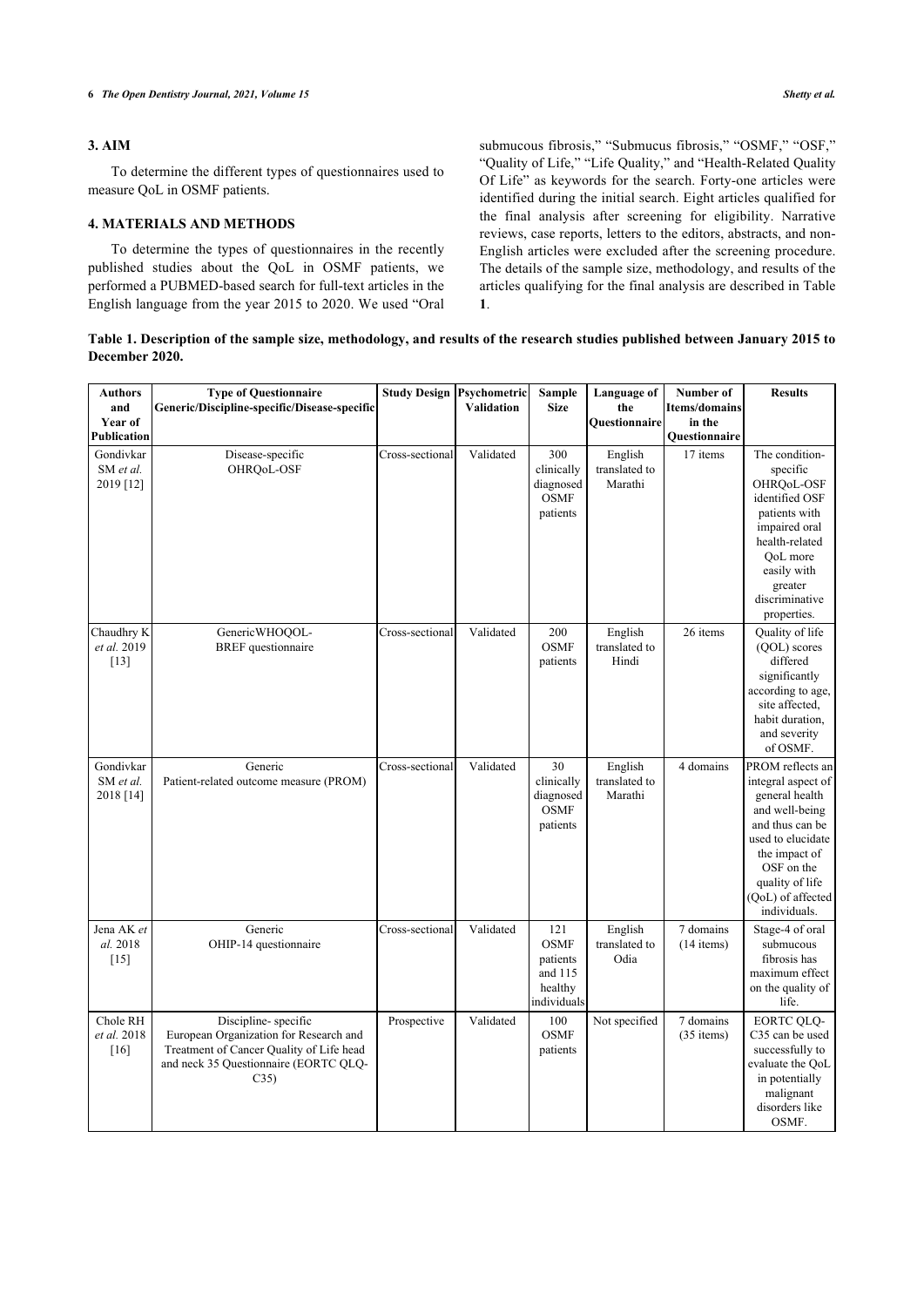*(Table 1) contd.....*

| <b>Authors</b><br>and<br>Year of      | <b>Type of Questionnaire</b><br>Generic/Discipline-specific/Disease-specific  |                 | <b>Study Design Psychometric</b><br><b>Validation</b> | Sample<br><b>Size</b>                                                                                       | Language of<br>the<br><b>Ouestionnaire</b>       | Number of<br>Items/domains<br>in the | <b>Results</b>                                                                                                                             |
|---------------------------------------|-------------------------------------------------------------------------------|-----------------|-------------------------------------------------------|-------------------------------------------------------------------------------------------------------------|--------------------------------------------------|--------------------------------------|--------------------------------------------------------------------------------------------------------------------------------------------|
| <b>Publication</b>                    |                                                                               |                 |                                                       |                                                                                                             |                                                  | Questionnaire                        |                                                                                                                                            |
| Sanasare K<br>et al. 2018<br>$[17]$   | Discipline-specific<br>Chronic Oral Mucosal Diseases<br>Questionnaire (COMDQ) | Cross-sectional | Validated                                             | 100<br><b>OSMF</b><br>patients                                                                              | English<br>translated to<br>Hindi and<br>Marathi | 4 domains<br>$(26$ items)            | COMDQ could<br>be used as a valid<br>and reliable tool<br>for further<br>clinical OSMF<br>research.                                        |
| Tadakmadla<br>J et al. 2017<br>$[11]$ | Discipline-specific<br>OPMD QoL questionnaire                                 | Cross-sectional | Validated                                             | 300 study<br>subjects<br>150<br>healthy<br>individuals<br>150 Oral<br>potentially<br>malignant<br>disorders | English<br>translated to<br>Telugu               | 20 items                             | OPMD QoL<br>questionnaire was<br>valid and reliable<br>in measuring<br>QoL in OSMF.                                                        |
| Rimal J et<br>al. 2015<br>[18]        | Generic<br>Oral Health Impact Profile-14 (OHIP-14)                            | Interventional  | Validated                                             | 74 OSMF<br>patients                                                                                         | English<br>translated to<br>Nepalese             | 7 domains<br>14 items                | Nepalese version<br>of OHIP-14 is a<br>valid and reliable<br>instrument to<br>measure<br>OHRO <sub>oL</sub> in<br><b>OSMF</b><br>patients. |

#### **5. RESULTS**

Among the eight studies analyzed, four of them used generic QoL instruments, three of them used discipline-specific QoL instruments, and one study used disease-specific QoL instrument. Oral Health Impact Profile–14 (OHIP-14), Patientrelated outcome measure (PROM), and World Health Organization Quality of Life (WHOQOL- BREF) questionnaire were used in generic QoL instrument-based studies.

Oral potentially malignant disorders Quality of life (OPMD QoL), Chronic Oral Mucosal Diseases Questionnaire (COMDQ), and European Organization for Research and Treatment of Cancer Quality of Life head and neck 35 Questionnaire (EORTC QLQ-C35) were used in disciplinespecific QoL instrument-based studies. Six studies had a crosssectional study design, while prospective and interventional study design was followed in the other two studies. All the studies were using validated QoL instruments. The maximal study sample was 300, and the minimal study sample was 30. All eight studies concluded that the QoL instrument used in their respective researches were valid and reliable.

## **6. DISCUSSION**

OSMF patients undergo significant health-related symptoms, including reduced mouth opening, burning sensation, and inability to eat, which are distinct when compared to other oral diseases. Social and emotional distress and constant cancer phobia in OSMF patients often results in increased psychiatric disease [12]. A diagrammatic representation of the factors influencing the quality of life in OSMF patients is described in Fig. (**2**).

Generic QoL questionnaires are incapable of identifying

minor but clinically significant variations related to a specific disease. However, generic questionnaires permit QoL comparisons across different types of diseases [19]. Disciplinespecific questionnaires compared the QOL of patients with related diseases [20]. Disease-specific questionnaires have increased sensitivity to disease-specific changes and precisely forecast clinical variations associated with a certain disease. However, disease-specific QoLs do not permit a comparison among different diseases [9].

While most of the researchers used generic specific QoL questionnaires, Tadakmadla *et al.* developed and validated a questionnaire for patients with oral potential malignant disorders (OPMD) [11]. Prior to developing the questionnaire, inputs were obtained from personal interviews and group discussions with individuals affected by OPMDs. Feedbacks from specialist clinicians were also obtained. After preparing the questionnaire, it was validated using 150 OPMD patients and 150 healthy individuals. The OPMD QoL questionnaire developed by Tadakmadla *et al.* exhibited good discrimination and convergent validity. Patients with OPMD showed poorer QoL compared to healthy individuals. The authors suggested the application of the OPMD QoL questionnaire in epidemiologic and treatment studies of OPMD. We used the questionnaire by Tadakmadla *et al.* in our patients to determine the QoL during diagnostic and treatment phases.

Sansare *et al.* used the Chronic Oral Mucosal Diseases Questionnaire (COMDQ) in a study involving 100 OSMF patients and found that COMDQ was a valid and reliable tool to assess QoL in OSMF patients. It is also important to note that COMDQ appears to be more discipline-specific questionnaire and could be used to compare QoL among oral mucosal disorders [17].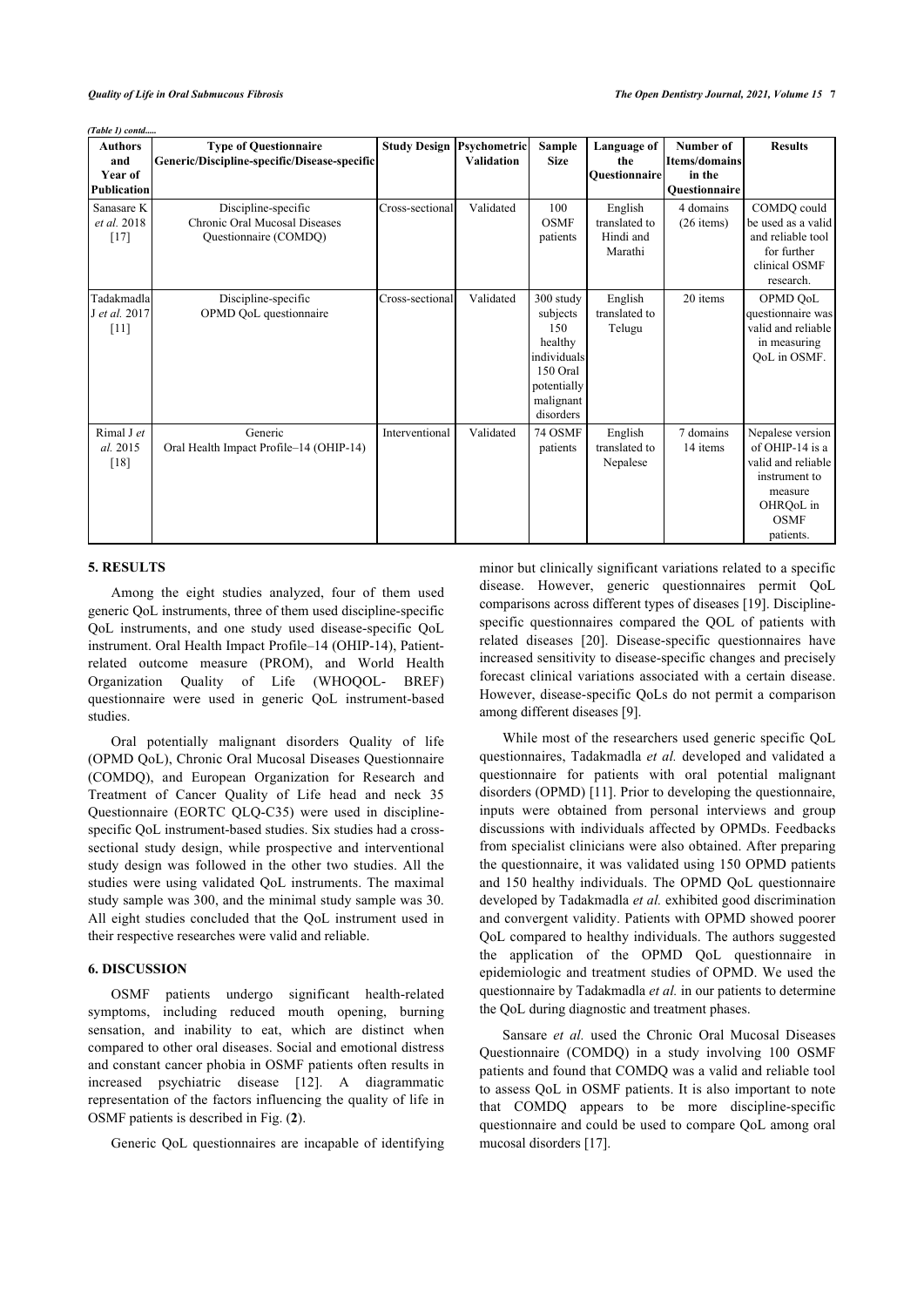#### **8** *The Open Dentistry Journal, 2021, Volume 15 Shetty et al.*



**Fig. (2).** Diagrammatic representation of the factors affecting the Quality of Life in OSMF patients.

In a systematic review performed by Gondvikar SV *et al.*, it was observed that the majority of the Oral Health-Related (OHRQoL) assessment instruments focused on patients diagnosed with Oral Lichen Planus (OLP), which could not be applied to all OPMD's, thereby, emphasizing the need for a specific OHRQoL tool for habit-associated disorders such as OSMF and Oral Leukoplakia (OL) [21].

Gondvikar *et al.* followed a strategy similar to Tadakmadla *et al.* to develop a questionnaire based on Patient Related Outcome Measure (PROM). The study findings revealed the impact of OSMF on different aspects of a participant's life. The effect of OSMF was not just restricted to local discomfort and functional impairment but also interfered with other important domains, namely psychological, social, and physical wellness. The researchers stressed that viewpoints from psychological and social aspects should be considered along with a clinical examination to effectively manage the overall health care needs of the OSMF patients [11, 14]. Gondvikar SV *et al.* also developed and assessed the validity of a novel disease-specific Oral Health-Related QoL (OHRQoL-OSF) instrument specifically for patients diagnosed with OSMF with a Likert type four-point rating scale [12]. They followed and tested various steps such as item generation, item reduction, pretesting, validity testing, and reliability testing. They concluded that the OHRQoL-OSF instrument could be used as an adjunctive tool in clinical examination for evaluating patient well-being and perception.

In a recent article, Gondvikar SV *et al.* analysed the effects of socioeconomic status (SES) and its variables on the QoL in patients diagnosed with OSMF. He reported that patients with lower SES were diagnosed with advanced stages of OSMF

with poor QoL, thereby highlighting the importance of SES as a major determinant [22].

Gondivkar et al. carried out a systematic review to assess the most appropriate OHR-QoL instrument for OSMF using the Consensus-based Standards for the selection of health Measurement Instruments (COSMIN) checklist. They stated that selecting the right instrument in routine practice was challenging, as the psychometric quality of measurement was not explored. Their compiled study included three generic and one disease-specific questionnaire based on the literature review as per the PRISMA guidelines. The review reported that using disease-specific OHRQoL-OSF was more valid and reliable as compared to OPMDQoL because it helps to recognize disease severity and define management protocol. They also stated that selecting an instrument depends on the choice of the clinician [21].

Chaudhry *et al.* performed a cross-sectional study to assess the QoL of 150 patients diagnosed with OSMF using a generic WHOQoL-BREF questionnaire. The questionnaire focused on physical health, psychological health, environmental health, and social relationships. On statistical analysis, a significant difference in the QoL was observed between the diseased and the control groups. The study reported that patients with OSMF had a negative impact on their social and personal relationships [13].

Chole RH *et al.* used a discipline-specific European Organization for Research and Treatment of Cancer Quality of Life head and neck 35 Questionnaire (EORTC QLQ-C35) along with Performance Status Scale for Head and Neck Cancer Patients (PSS-HN) to assess the QoL in OSMF patients receiving treatment with spirulina and intralesional steroids.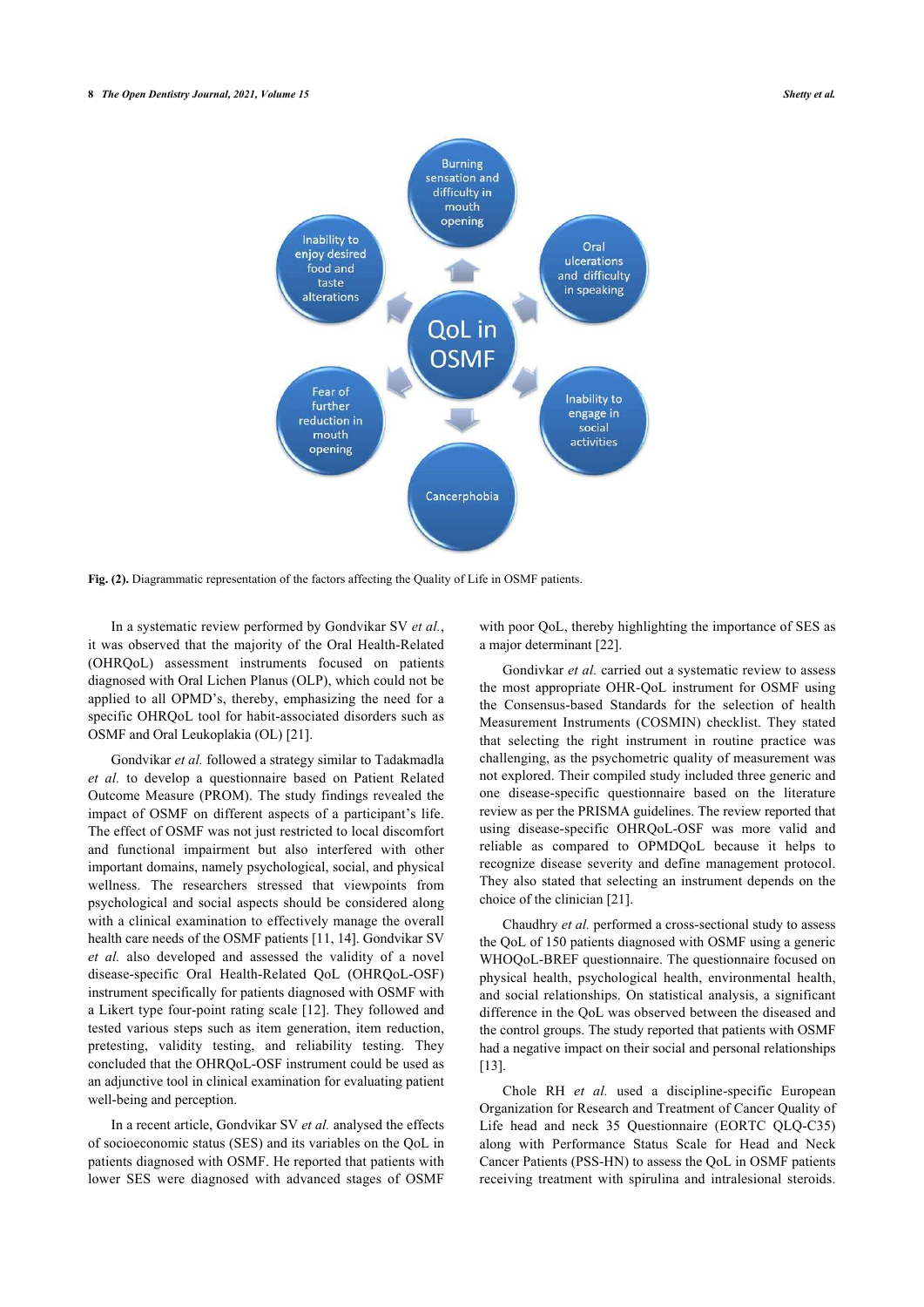The key feature of their study was that the researchers measured QoL outcomes at different intervals after diagnosis of OSMF when the patients were undergoing clinical trials with different medications. The QOL scores at these different intervals were compared to baseline values. The authors stated that QOL is an important outcome to be considered in clinical trials and routine treatment [16].

Tyagi *et al.* conducted a study on 30 patients receiving treatment for oral submucous fibrosis by using standardized measures of quality of life (QOL). The Chronic Oral Mucosal Diseases Questionnaire (COMDQ) was employed in the study. They stated that the questionnaire provided information for determining potential treatment options and also provided insight into the prognosis. It was also stated that the questionnaire might not directly reflect the resulting level of impairment resulting from the disease [8].

Oral potentially malignant disorders Quality of life (OPMD QoL), Chronic Oral Mucosal Diseases Questionnaire (COMDQ), and European Organization for Research and Treatment of Cancer Quality of Life head and neck 35 Questionnaire (EORTC QLQ-C35) were discipline-specific QoL instrument used to evaluate QOL patients. The EORTC QLQ-C35 consists of items explicitly for cancer of the head and neck region. However, it might be of lower relevance when evaluating QoL in patients with OPMDs. While developing and validating COMDQ, patients with OSMF and oral leukoplakia were not involved, thereby reducing its relevance in evaluating the QoL in OSMF and oral leukoplakia patients.

Jena *et al.* used the oral health impact profile-14 (OHIP-14) to assess the QoL in OSMF patients. The researchers observed that QoL among male study subjects was severely affected by OSMF. They also observed that the Stage-4 OSMF had maximum effect on the QoL when compared to healthy study subjects. Apart from oral discomfort, individuals with OSMF often reported psychological stress, especially when they were seeking treatment during their first visit without knowing their diagnosis and prognosis [16]. This type of anxiety was noticed in our case as well. Individuals with OSMF, particularly those cases in which lip and tongue were involved, frequently reported social embarrassment [23, 24]. In one of the qualitative studies, patients with OSMF reported a lack of enthusiasm, low esteem, and embarrassment at their workplaces. The researchers have found that the fear associated with the term "cancer" is responsible for psychological stigma linked with OSMF in the southeast Asian region [23]. Many of the factors associated with social embarrassment were observed in our case. The use of an appropriate QoL questionnaire during every consultation with the patient provides the dental surgeon with a complete evaluation of the patient's general and mental health status, which is key for the success of the treatment.

A holistic management of OSMF is only possible if the medical management is coordinated with appropriate patient education, timely patient counseling, and constant assurance about the success of the available treatment modalities [25 - 28].

# **7. LIMITATIONS**

One of the limitations of this article is that only one source was used for data collection. We plan to conduct future studies using multiple databases for data collection.

#### **CONCLUSION AND SCOPE FOR FUTURE RESEARCH**

Currently, there is a scarcity of research studies using disease-specific QoL assessment questionnaires in OSMF patients, in spite of the higher prevalence of this condition in certain parts of the world. However, there are a few pathbreaking studies that have addressed the importance of assessing the quality of life in individuals with OSMF. Assessment of the quality of life of OSMF patients is intricate because of the vast number of variables that determine the patient's self-perception. However, there is a scope for future research encompassing all the aspects determining the QoL in individuals with OSMF. It is evident that the future scope of the research will be based on developing and validating disease-specific questionnaire for OSMF rather than using generic QoL questionnaires.

# **ETHICS APPROVAL AND CONSENT TO PARTI-CIPATE**

Not applicable.

# **HUMAN AND ANIMAL RIGHTS**

No animals/humans were used for studies that are the basis of this research.

#### **CONSENT FOR PUBLICATION**

Informed written consent obtained for using patient photographs and data obtained.

### **STANDARDS OF REPORTING**

CARE guideline and methodology were followed.

#### **FUNDING**

None.

# **CONFLICT OF INTEREST**

The authors declare no conflict of interest, financial or otherwise.

#### **ACKNOWLEDGEMENTS**

Declared none.

#### **SUPPLEMENTARY MATERIAL**

Supplementary material is available on the publisher's website along with the published article.

#### **REFERENCES**

- [1] Tilakaratne WM, Ekanayaka RP, Warnakulasuriya S. Oral submucous fibrosis: a historical perspective and a review on etiology and pathogenesis. Oral Surg Oral Med Oral Pathol Oral Radiol 2016; 122(2): 178-91.
- [http://dx.doi.org/10.1016/j.oooo.2016.04.003] [PMID: 27422417]
- [2] Ekanayaka RP, Tilakaratne WM. Oral submucous fibrosis: review on